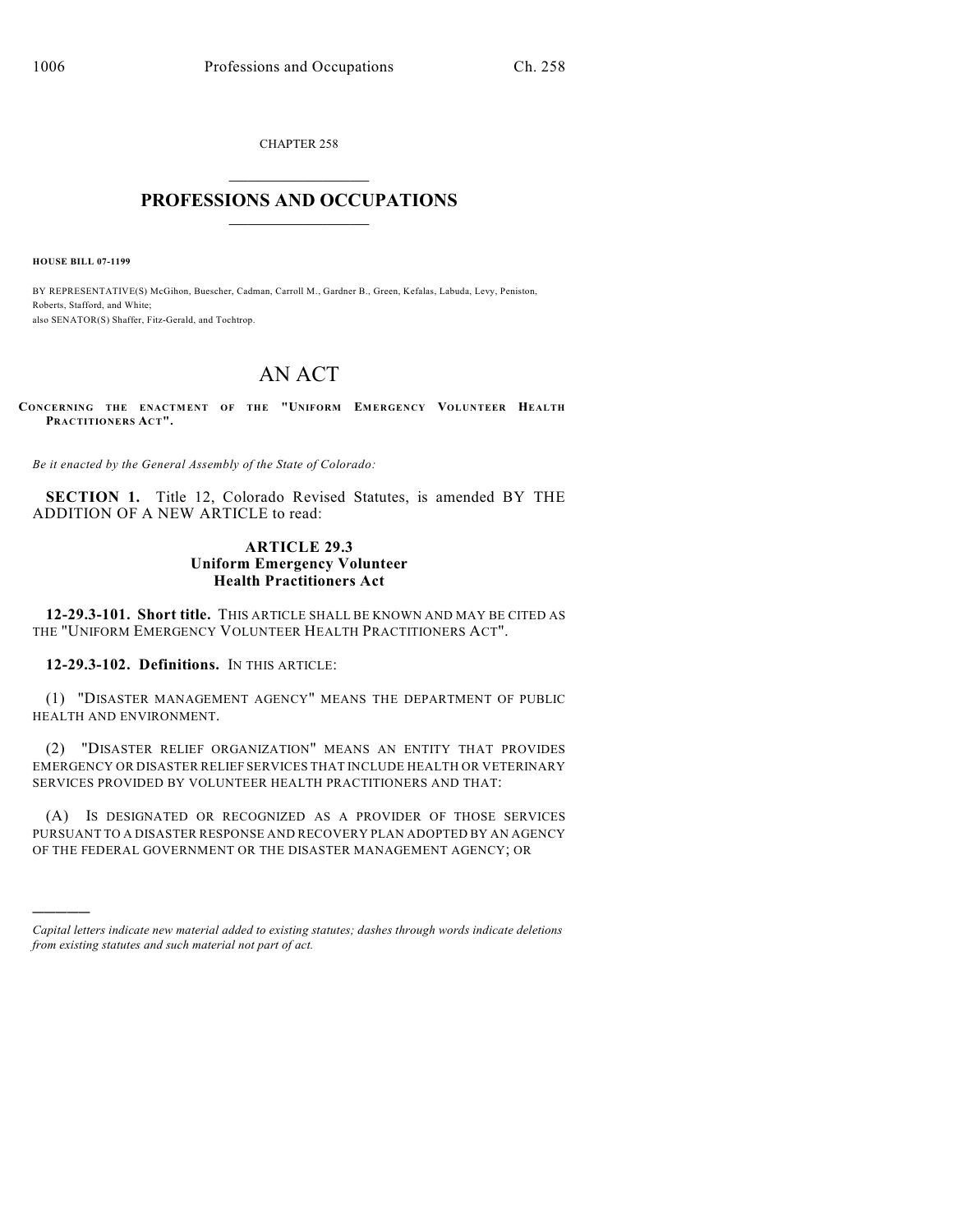(B) REGULARLY PLANS AND CONDUCTS ITS ACTIVITIES IN COORDINATION WITH AN AGENCY OF THE FEDERAL GOVERNMENT OR THE DISASTER MANAGEMENT AGENCY.

(3) "EMERGENCY" MEANS AN EVENT OR CONDITION THAT IS AN EMERGENCY, DISASTER, INCIDENT OF BIOTERRORISM, EMERGENCY EPIDEMIC, PANDEMIC INFLUENZA, OR OTHER PUBLIC HEALTH EMERGENCY UNDER SECTION 24-32-2104, C.R.S.

(4) "EMERGENCY DECLARATION" MEANS A DECLARATION OF EMERGENCY ISSUED BY THE GOVERNOR PURSUANT TO SECTION 24-32-2104, C.R.S.

(5) "EMERGENCY MANAGEMENT ASSISTANCE COMPACT" MEANS THE INTERSTATE COMPACT APPROVED BY CONGRESS BY PUB.L. 104-321, 110 STAT. 3877, PART 29 OF ARTICLE 60 OF TITLE 24, C.R.S.

(6) "ENTITY" MEANS A PERSON OTHER THAN AN INDIVIDUAL.

(7) "HEALTH FACILITY" MEANS AN ENTITY LICENSED UNDER THE LAWS OF THIS OR ANOTHER STATE TO PROVIDE HEALTH OR VETERINARY SERVICES.

(8) "HEALTH PRACTITIONER" MEANS AN INDIVIDUAL LICENSED UNDER THE LAWS OF THIS OR ANOTHER STATE TO PROVIDE HEALTH OR VETERINARY SERVICES.

(9) "HEALTH SERVICES" MEANS THE PROVISION OF TREATMENT, CARE, ADVICE OR GUIDANCE, OR OTHER SERVICES, OR SUPPLIES, RELATED TO THE HEALTH OR DEATH OF INDIVIDUALS OR HUMAN POPULATIONS, TO THE EXTENT NECESSARY TO RESPOND TO AN EMERGENCY, INCLUDING:

(A) THE FOLLOWING, CONCERNING THE PHYSICAL OR MENTAL CONDITION OR FUNCTIONAL STATUS OF AN INDIVIDUAL OR AFFECTING THE STRUCTURE OR FUNCTION OF THE BODY:

(i) PREVENTIVE, DIAGNOSTIC, THERAPEUTIC, REHABILITATIVE, MAINTENANCE, OR PALLIATIVE CARE; AND

(ii) COUNSELING, ASSESSMENT, PROCEDURES, OR OTHER SERVICES;

(B) SALE OR DISPENSING OF A DRUG, A DEVICE, EQUIPMENT, OR ANOTHER ITEM TO AN INDIVIDUAL IN ACCORDANCE WITH A PRESCRIPTION; AND

(C) FUNERAL, CREMATION, CEMETERY, OR OTHER MORTUARY SERVICES.

(10) "HOST ENTITY" MEANS AN ENTITY OPERATING IN THIS STATE WHICH USES VOLUNTEER HEALTH PRACTITIONERS TO RESPOND TO AN EMERGENCY.

(11) "LICENSE" MEANS AUTHORIZATION BY A STATE TO ENGAGE IN HEALTH OR VETERINARY SERVICES THAT ARE UNLAWFUL WITHOUT THE AUTHORIZATION. THE TERM INCLUDES AUTHORIZATION UNDER THE LAWS OF THIS STATE TO AN INDIVIDUAL TO PROVIDE HEALTH OR VETERINARY SERVICES BASED UPON A NATIONAL CERTIFICATION ISSUED BY A PUBLIC OR PRIVATE ENTITY.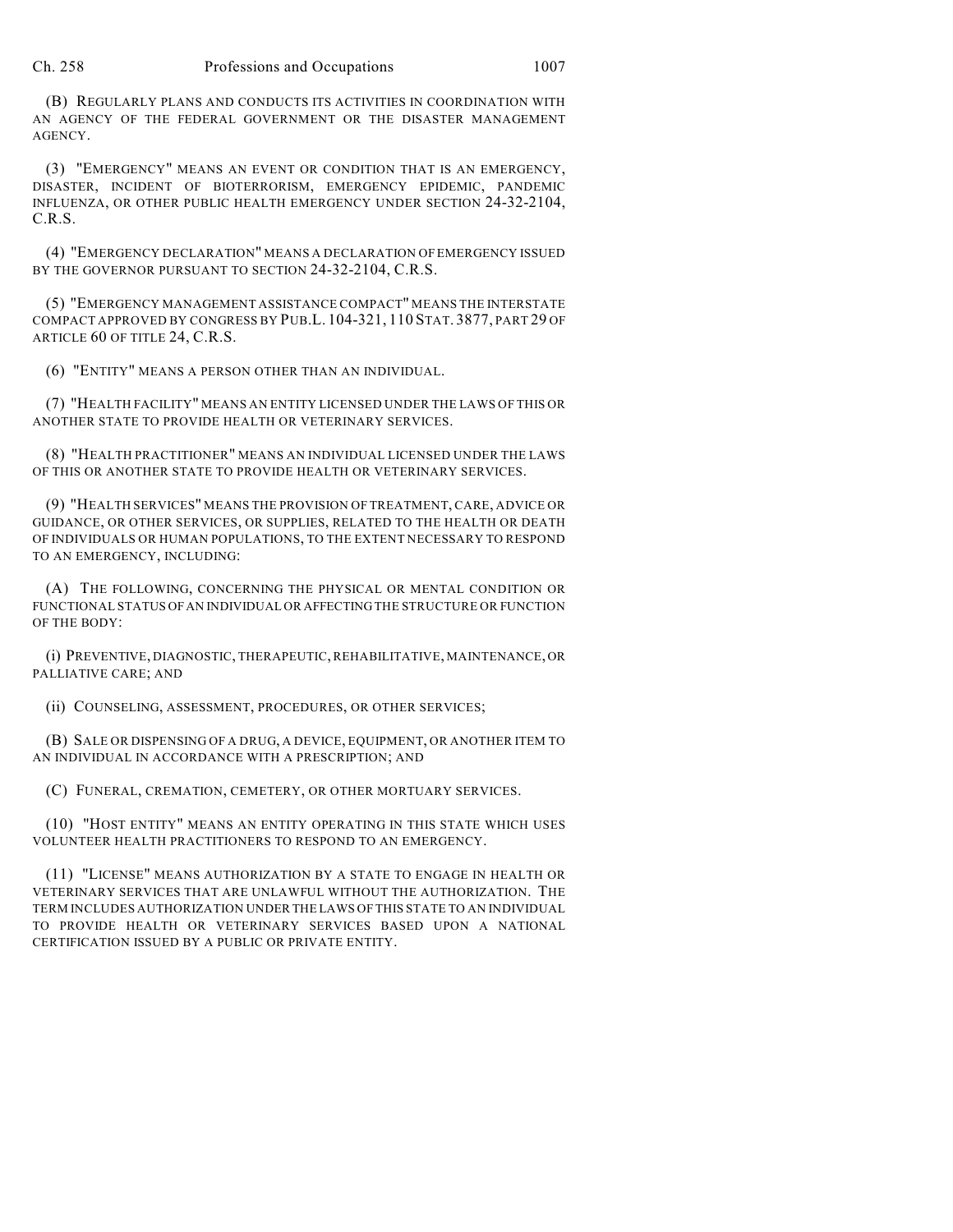(12) "PERSON" MEANS AN INDIVIDUAL, CORPORATION, BUSINESS TRUST, TRUST, PARTNERSHIP, LIMITED LIABILITY COMPANY, ASSOCIATION, JOINT VENTURE, PUBLIC CORPORATION, GOVERNMENT OR GOVERNMENTAL SUBDIVISION, AGENCY, OR INSTRUMENTALITY, OR ANY OTHER LEGAL OR COMMERCIAL ENTITY.

(13) "SCOPE OF PRACTICE" MEANS THE EXTENT OF THE AUTHORIZATION TO PROVIDE HEALTH OR VETERINARY SERVICES GRANTED TO A HEALTH PRACTITIONER BY A LICENSE ISSUED TO THE PRACTITIONER IN THE STATE IN WHICH THE PRINCIPAL PART OF THE PRACTITIONER'S SERVICES ARE RENDERED, INCLUDING ANY CONDITIONS IMPOSED BY THE LICENSING AUTHORITY.

(14) "STATE" MEANS A STATE OF THE UNITED STATES, THE DISTRICT OF COLUMBIA,PUERTO RICO, THE UNITED STATESVIRGIN ISLANDS, OR ANY TERRITORY OR INSULAR POSSESSION SUBJECT TO THE JURISDICTION OF THE UNITED STATES.

(15) "VETERINARY SERVICES" MEANS THE PROVISION OF TREATMENT, CARE, ADVICE OR GUIDANCE, OR OTHER SERVICES, OR SUPPLIES, RELATED TO THE HEALTH OR DEATH OF AN ANIMAL OR TO ANIMAL POPULATIONS, TO THE EXTENT NECESSARY TO RESPOND TO AN EMERGENCY, INCLUDING:

(A) DIAGNOSIS, TREATMENT, OR PREVENTION OF AN ANIMAL DISEASE, INJURY, OR OTHER PHYSICAL OR MENTAL CONDITION BY THE PRESCRIPTION, ADMINISTRATION, OR DISPENSING OF VACCINE, MEDICINE, SURGERY, OR THERAPY;

(B) USE OF A PROCEDURE FOR REPRODUCTIVE MANAGEMENT; AND

(C) MONITORING AND TREATMENT OF ANIMAL POPULATIONS FOR DISEASES THAT HAVE SPREAD OR DEMONSTRATE THE POTENTIAL TO SPREAD TO HUMANS.

(16) "VOLUNTEER HEALTH PRACTITIONER" MEANS A HEALTH PRACTITIONER WHO PROVIDES HEALTH OR VETERINARY SERVICES, WHETHER OR NOT THE PRACTITIONER RECEIVES COMPENSATION FOR THOSE SERVICES. THE TERM DOES NOT INCLUDE A PRACTITIONER WHO RECEIVES COMPENSATION PURSUANT TO A PREEXISTING EMPLOYMENT RELATIONSHIP WITH A HOST ENTITY OR AFFILIATE WHICH REQUIRES THE PRACTITIONER TO PROVIDE HEALTH SERVICES IN THIS STATE, UNLESS THE PRACTITIONER IS NOT A RESIDENT OF THIS STATE AND IS EMPLOYED BY A DISASTER RELIEF ORGANIZATION PROVIDING SERVICES IN THIS STATE WHILE AN EMERGENCY DECLARATION IS IN EFFECT.

**12-29.3-103. Applicability to volunteer health practitioners.** THIS ARTICLE APPLIES TO VOLUNTEER HEALTH PRACTITIONERS REGISTERED WITH A REGISTRATION SYSTEM THAT COMPLIES WITH SECTION 12-29.3-105 AND WHO PROVIDE HEALTH OR VETERINARY SERVICES IN THIS STATE FOR A HOST ENTITY WHILE AN EMERGENCY DECLARATION IS IN EFFECT.

**12-29.3-104. Regulation of services during emergency.** (a) WHILE AN EMERGENCY DECLARATION IS IN EFFECT, THE DISASTER MANAGEMENT AGENCY, IN CONSULTATION WITH THE DEPARTMENT OF AGRICULTURE WITH REGARD TO VETERINARY SERVICES, MAY LIMIT, RESTRICT, OR OTHERWISE REGULATE:

(1) THE DURATION OF PRACTICE BY VOLUNTEER HEALTH PRACTITIONERS;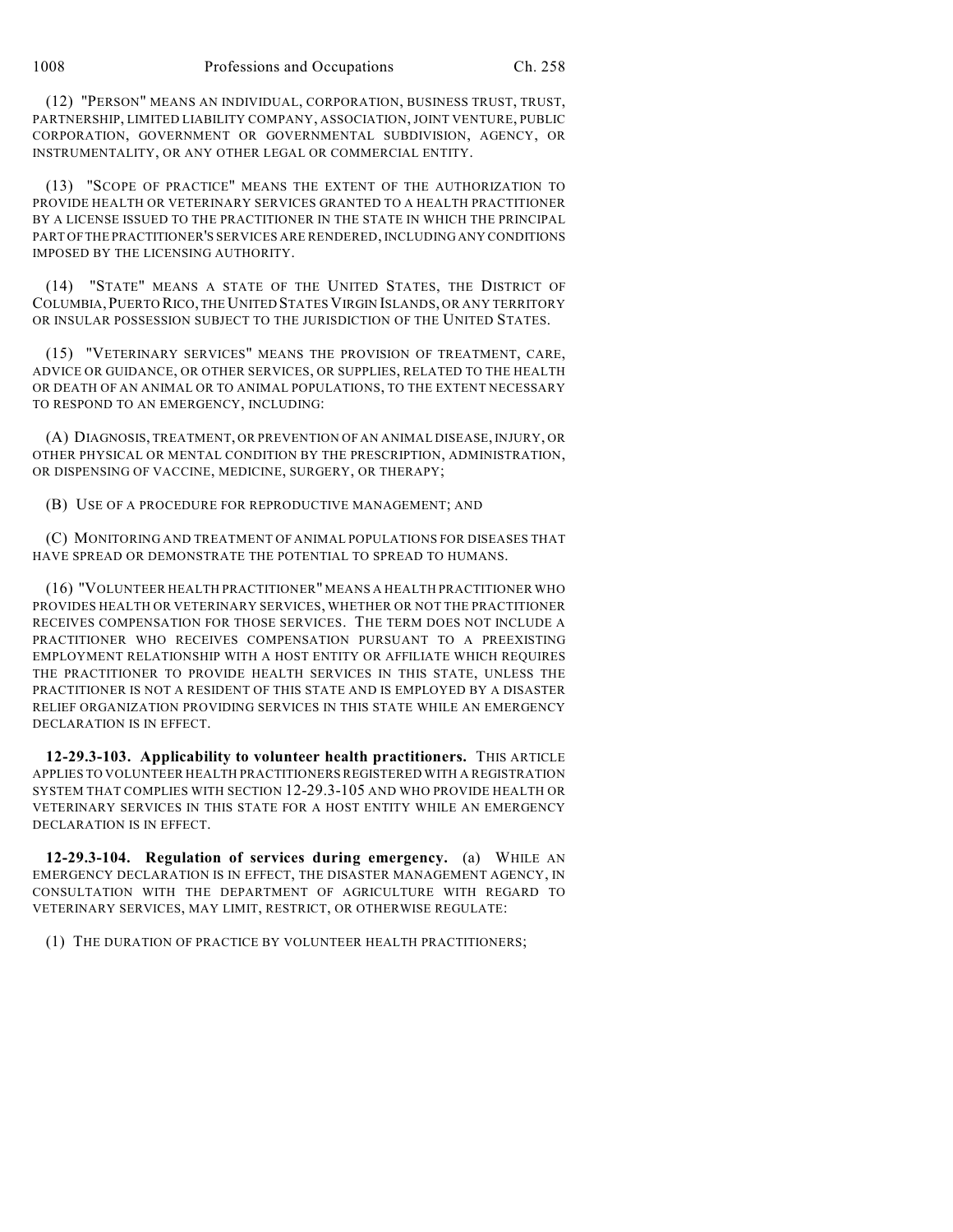(2) THE GEOGRAPHICAL AREAS IN WHICH VOLUNTEER HEALTH PRACTITIONERS MAY PRACTICE;

(3) THE TYPES OF VOLUNTEER HEALTH PRACTITIONERS WHO MAY PRACTICE; AND

(4) ANY OTHER MATTERS NECESSARY TO COORDINATE EFFECTIVELY THE PROVISION OF HEALTH OR VETERINARY SERVICES DURING THE EMERGENCY.

(b) AN ORDER ISSUED PURSUANT TO SUBSECTION (a) OF THIS SECTION MAY TAKE EFFECT IMMEDIATELY, WITHOUT PRIOR NOTICE OR COMMENT, AND IS NOT A RULE WITHIN THE MEANING OF THE "STATE ADMINISTRATIVE PROCEDURE ACT", ARTICLE 4 OF TITLE 24, C.R.S.

(c) A HOST ENTITY THAT USES VOLUNTEER HEALTH PRACTITIONERS TO PROVIDE HEALTH OR VETERINARY SERVICES IN THIS STATE SHALL:

(1) CONSULT AND COORDINATE ITS ACTIVITIES WITH THE DISASTER MANAGEMENT AGENCY AND, WITH REGARD TO VETERINARY SERVICES, THE DEPARTMENT OF AGRICULTURE, TO THE EXTENT PRACTICABLE TO PROVIDE FOR THE EFFICIENT AND EFFECTIVE USE OF VOLUNTEER HEALTH PRACTITIONERS; AND

(2) COMPLY WITH ANY LAWS OTHER THAN THIS ARTICLE RELATING TO THE MANAGEMENT OF EMERGENCY HEALTH OR VETERINARY SERVICES, INCLUDING ARTICLES 29.1 TO 43 OF THIS TITLE.

**12-29.3-105. Volunteer health practitioner registration systems.** (a) TO QUALIFY AS A VOLUNTEER HEALTH PRACTITIONER REGISTRATION SYSTEM, A SYSTEM MUST:

(1) ACCEPT APPLICATIONS FOR THE REGISTRATION OF VOLUNTEER HEALTH PRACTITIONERS BEFORE OR DURING AN EMERGENCY;

(2) INCLUDE INFORMATION ABOUT THE LICENSURE AND GOOD STANDING OF HEALTH PRACTITIONERS WHICH IS ACCESSIBLE BY AUTHORIZED PERSONS;

(3) BE CAPABLE OF CONFIRMING THE ACCURACY OF INFORMATION CONCERNING WHETHER A HEALTH PRACTITIONER IS LICENSED AND IN GOOD STANDING BEFORE HEALTH SERVICES OR VETERINARY SERVICES ARE PROVIDED UNDER THIS ARTICLE; AND

(4) MEET ONE OF THE FOLLOWING CONDITIONS:

(A) BE AN EMERGENCY SYSTEM FOR ADVANCE REGISTRATION OF VOLUNTEER HEALTH-CARE PRACTITIONERS ESTABLISHED BY A STATE AND FUNDED THROUGH THE HEALTH RESOURCES SERVICES ADMINISTRATION UNDER SECTION 319I OF THE "PUBLIC HEALTH SERVICE ACT", 42 U.S.C. SEC. 247d-7b, AS AMENDED;

(B) BE A LOCAL UNIT CONSISTING OF TRAINED AND EQUIPPED EMERGENCY RESPONSE, PUBLIC HEALTH, AND MEDICAL PERSONNEL FORMED PURSUANT TO SECTION 2801 OF THE "PUBLIC HEALTH SERVICE ACT", 42 U.S.C. SEC. 300hh, AS AMENDED;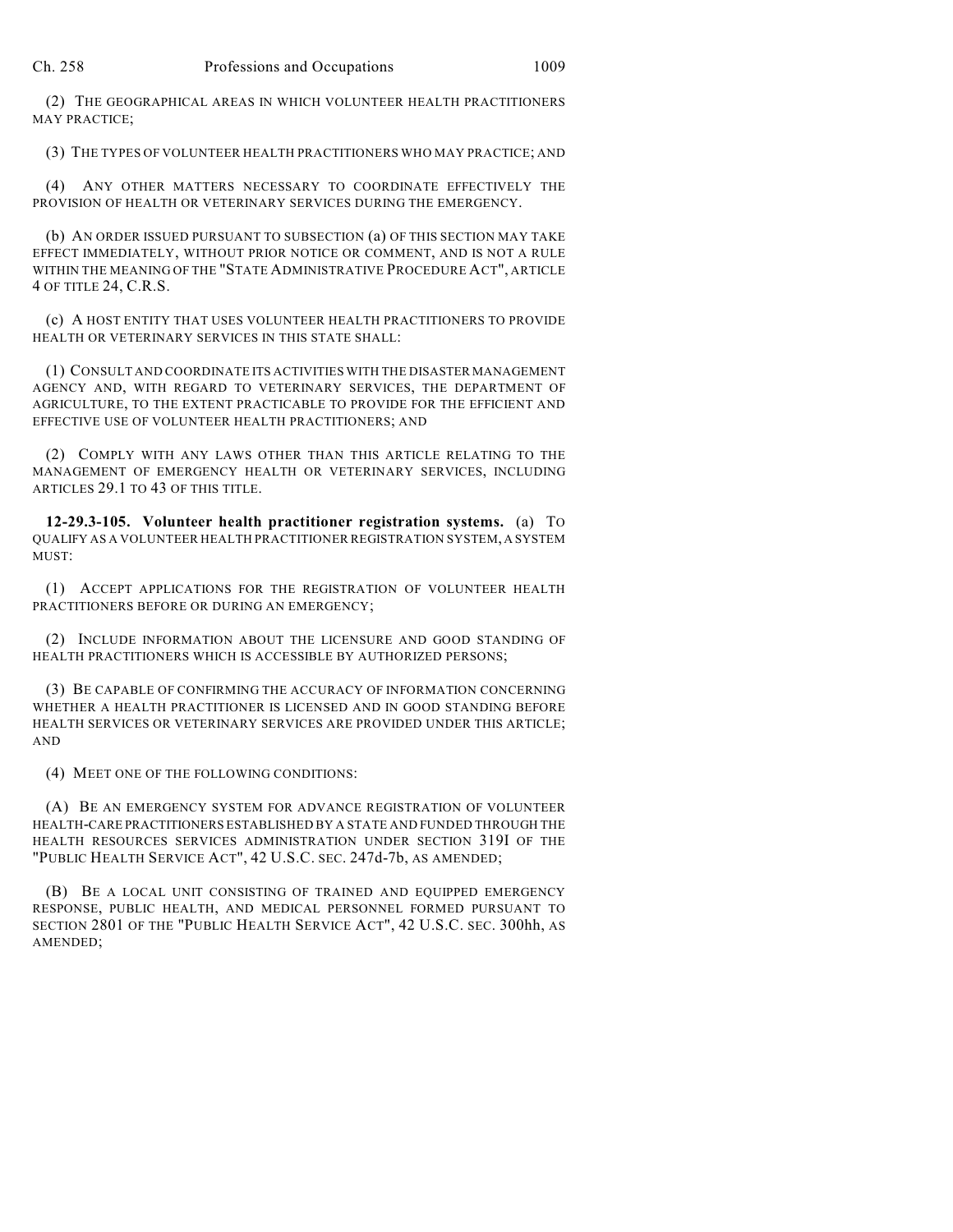(C) BE OPERATED BY A:

(i) DISASTER RELIEF ORGANIZATION;

(ii) LICENSING BOARD;

(iii) NATIONAL OR REGIONAL ASSOCIATION OF LICENSING BOARDS OR HEALTH PRACTITIONERS;

(iv) HEALTH FACILITY THAT PROVIDES COMPREHENSIVE INPATIENT AND OUTPATIENT HEALTH-CARE SERVICES, INCLUDING A TERTIARY CARE AND TEACHING HOSPITAL; OR

(v) GOVERNMENTAL ENTITY; OR

(D) BE DESIGNATED BY THE DISASTER MANAGEMENT AGENCY AS A REGISTRATION SYSTEM FOR PURPOSES OF THIS ARTICLE.

(b) WHILE AN EMERGENCY DECLARATION IS IN EFFECT, THE DISASTER MANAGEMENT AGENCY, A PERSON AUTHORIZED TO ACT ON BEHALF OF THE DISASTER MANAGEMENT AGENCY, OR A HOST ENTITY, MAY CONFIRM WHETHER VOLUNTEER HEALTH PRACTITIONERS UTILIZED IN THIS STATE ARE REGISTERED WITH A REGISTRATION SYSTEM THAT COMPLIES WITH SUBSECTION (a) OF THIS SECTION. CONFIRMATION IS LIMITED TO OBTAINING IDENTITIES OF THE PRACTITIONERS FROM THE SYSTEM AND DETERMINING WHETHER THE SYSTEM INDICATES THAT THE PRACTITIONERS ARE LICENSED AND IN GOOD STANDING.

(c) UPON REQUEST OF A PERSON IN THIS STATE AUTHORIZED UNDER SUBSECTION (b) OF THIS SECTION, OR A SIMILARLY AUTHORIZED PERSON IN ANOTHER STATE, A REGISTRATION SYSTEM LOCATED IN THIS STATE SHALL NOTIFY THE PERSON OF THE IDENTITIES OF VOLUNTEER HEALTH PRACTITIONERS AND WHETHER THE PRACTITIONERS ARE LICENSED AND IN GOOD STANDING.

(d) A HOST ENTITY IS NOT REQUIRED TO USE THE SERVICES OF A VOLUNTEER HEALTH PRACTITIONER EVEN IF THE PRACTITIONER IS REGISTERED WITH A REGISTRATION SYSTEM THAT INDICATES THAT THE PRACTITIONER IS LICENSED AND IN GOOD STANDING.

**12-29.3-106. Recognition of volunteer health practitioners licensed in other states.** (a) WHILE AN EMERGENCY DECLARATION IS IN EFFECT, A VOLUNTEER HEALTH PRACTITIONER, REGISTERED WITH A REGISTRATION SYSTEM THAT COMPLIES WITH SECTION 12-29.3-105 AND LICENSED AND IN GOOD STANDING IN THE STATE UPON WHICH THE PRACTITIONER'S REGISTRATION IS BASED, MAY PRACTICE IN THIS STATE TO THE EXTENT AUTHORIZED BY THIS ARTICLE AS IF THE PRACTITIONER WERE LICENSED IN THIS STATE.

(b) A VOLUNTEER HEALTH PRACTITIONER QUALIFIED UNDER SUBSECTION (a) OF THIS SECTION IS NOT ENTITLED TO THE PROTECTIONS OF THIS ARTICLE IF THE PRACTITIONER IS LICENSED IN MORE THAN ONE STATE AND ANY LICENSE OF THE PRACTITIONER IS SUSPENDED, REVOKED, OR SUBJECT TO AN AGENCY ORDER LIMITING OR RESTRICTING PRACTICE PRIVILEGES, OR HAS BEEN VOLUNTARILY TERMINATED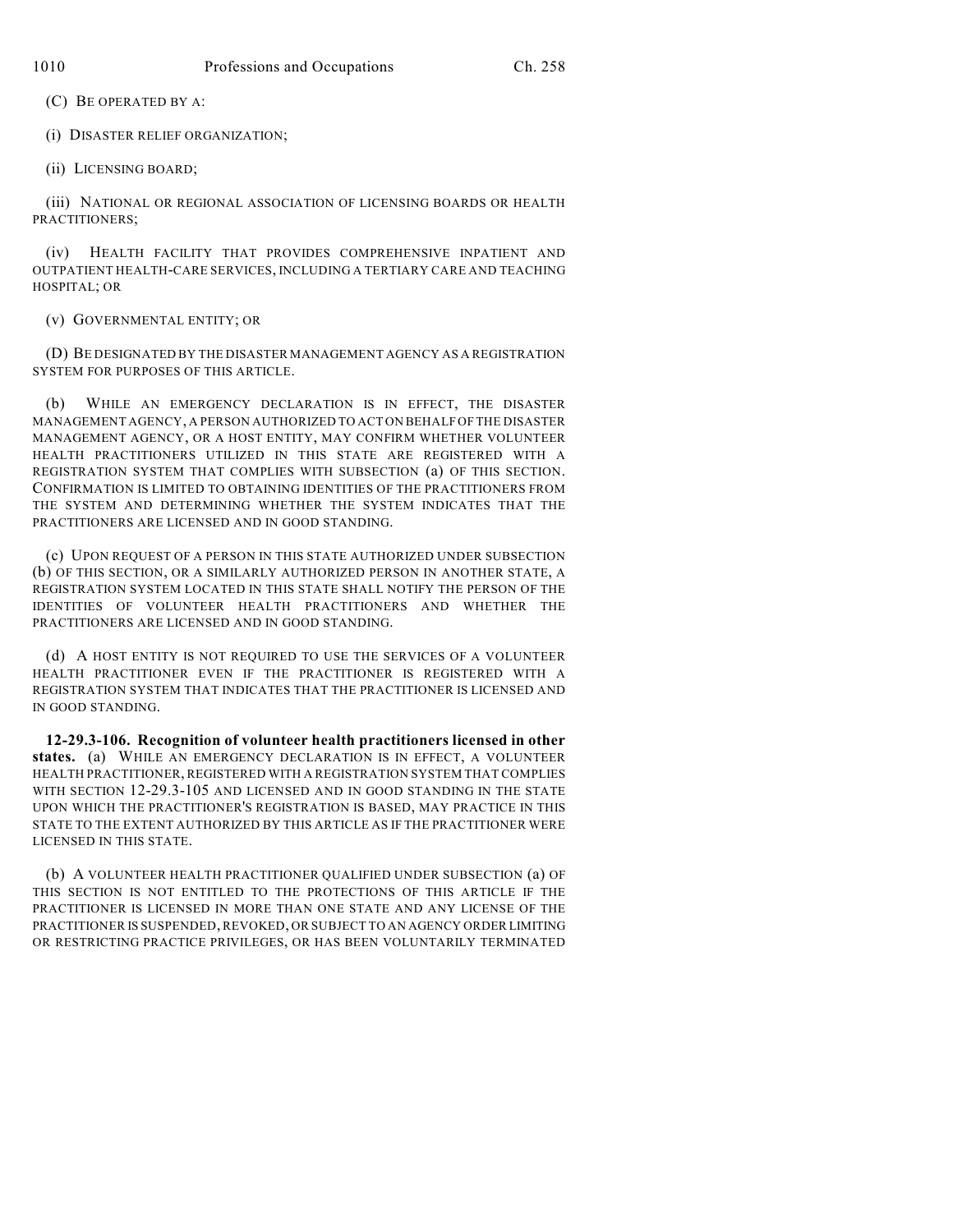UNDER THREAT OF SANCTION.

### **12-29.3-107. No effect on credentialing and privileging.** (a) IN THIS SECTION:

(1) "CREDENTIALING" MEANS OBTAINING, VERIFYING, AND ASSESSING THE QUALIFICATIONS OF A HEALTH PRACTITIONER TO PROVIDE TREATMENT, CARE, OR SERVICES IN OR FOR A HEALTH FACILITY.

(2) "PRIVILEGING" MEANS THE AUTHORIZING BY AN APPROPRIATE AUTHORITY, SUCH AS A GOVERNING BODY, OF A HEALTH PRACTITIONER TO PROVIDE SPECIFIC TREATMENT, CARE, OR SERVICES AT A HEALTH FACILITY SUBJECT TO LIMITS BASED ON FACTORS THAT INCLUDE LICENSE, EDUCATION, TRAINING, EXPERIENCE, COMPETENCE, HEALTH STATUS, AND SPECIALIZED SKILL.

(b) THIS ARTICLE DOES NOT AFFECT CREDENTIALING OR PRIVILEGING STANDARDS OF A HEALTH FACILITY AND DOES NOT PRECLUDE A HEALTH FACILITY FROM WAIVING OR MODIFYING THOSE STANDARDS WHILE AN EMERGENCY DECLARATION IS IN EFFECT.

**12-29.3-108. Provision of volunteer health or veterinary services administrative sanctions.** (a) SUBJECT TO SUBSECTIONS (b) AND (c) OF THIS SECTION, A VOLUNTEER HEALTH PRACTITIONER SHALL ADHERE TO THE SCOPE OF PRACTICE FOR A SIMILARLY LICENSED PRACTITIONER ESTABLISHED BY THE LICENSING PROVISIONS, PRACTICE ACTS, OR OTHER LAWS OF THIS STATE.

(b) EXCEPT AS OTHERWISE PROVIDED IN SUBSECTION (c) OF THIS SECTION, THIS ARTICLE DOES NOT AUTHORIZE A VOLUNTEER HEALTH PRACTITIONER TO PROVIDE SERVICES THAT ARE OUTSIDE THE PRACTITIONER'S SCOPE OF PRACTICE, EVEN IF A SIMILARLY LICENSED PRACTITIONER IN THIS STATE WOULD BE PERMITTED TO PROVIDE THE SERVICES.

(c) THE DISASTER MANAGEMENT AGENCY MAY MODIFY OR RESTRICT THE HEALTH OR VETERINARY SERVICES THAT VOLUNTEER HEALTH PRACTITIONERS MAY PROVIDE PURSUANT TO THIS ARTICLE, AND, WITH REGARD TO EMERGENCIES THAT REQUIRE ONLY VETERINARY SERVICES, THE DEPARTMENT OF AGRICULTURE MAY MODIFY OR RESTRICT THE VETERINARY SERVICES THAT VOLUNTEER HEALTH PRACTITIONERS MAY PROVIDE PURSUANT TO THIS ARTICLE. AN ORDER UNDER THIS SUBSECTION (c) MAY TAKE EFFECT IMMEDIATELY, WITHOUT PRIOR NOTICE OR COMMENT, AND IS NOT A RULE WITHIN THE MEANING OF THE "STATE ADMINISTRATIVE PROCEDURE ACT", ARTICLE 4 OF TITLE 24, C.R.S.

(d) A HOST ENTITY MAY RESTRICT THE HEALTH OR VETERINARY SERVICES THAT A VOLUNTEER HEALTH PRACTITIONER MAY PROVIDE PURSUANT TO THIS ARTICLE.

(e) A VOLUNTEER HEALTH PRACTITIONER DOES NOT ENGAGE IN UNAUTHORIZED PRACTICE UNLESS THE PRACTITIONER HAS REASON TO KNOW OF ANY LIMITATION, MODIFICATION, OR RESTRICTION UNDER THIS SECTION OR THAT A SIMILARLY LICENSED PRACTITIONER IN THIS STATE WOULD NOT BE PERMITTED TO PROVIDE THE SERVICES. A VOLUNTEER HEALTH PRACTITIONER HAS REASON TO KNOW OF A LIMITATION, MODIFICATION, OR RESTRICTION OR THAT A SIMILARLY LICENSED PRACTITIONER IN THIS STATE WOULD NOT BE PERMITTED TO PROVIDE A SERVICE IF: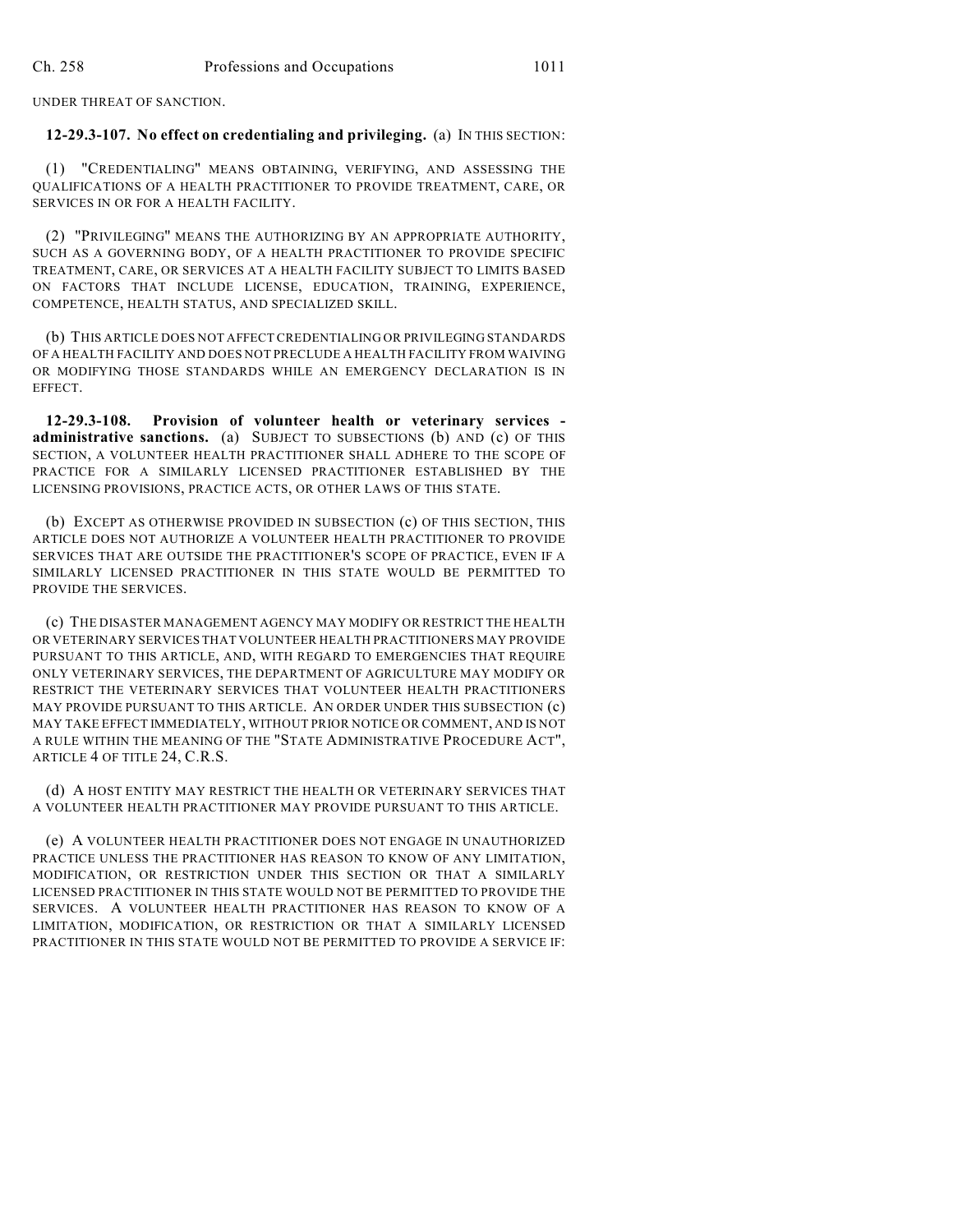(1) THE PRACTITIONER KNOWS THE LIMITATION, MODIFICATION, OR RESTRICTION EXISTS OR THAT A SIMILARLY LICENSED PRACTITIONER IN THIS STATE WOULD NOT BE PERMITTED TO PROVIDE THE SERVICE; OR

(2) FROM ALL THE FACTS AND CIRCUMSTANCES KNOWN TO THE PRACTITIONER AT THE RELEVANT TIME, A REASONABLE PERSON WOULD CONCLUDE THAT THE LIMITATION, MODIFICATION, OR RESTRICTION EXISTS OR THAT A SIMILARLY LICENSED PRACTITIONER IN THIS STATE WOULD NOT BE PERMITTED TO PROVIDE THE SERVICE.

(f) IN ADDITION TO THE AUTHORITY GRANTED BY LAW OF THIS STATE OTHER THAN THIS ARTICLE TO REGULATE THE CONDUCT OF HEALTH PRACTITIONERS, A LICENSING BOARD OR OTHER DISCIPLINARY AUTHORITY IN THIS STATE:

(1) MAY IMPOSE ADMINISTRATIVE SANCTIONS UPON A HEALTH PRACTITIONER LICENSED IN THIS STATE FOR CONDUCT OUTSIDE OF THIS STATE IN RESPONSE TO AN OUT-OF-STATE EMERGENCY;

(2) MAY IMPOSE ADMINISTRATIVE SANCTIONS UPON A PRACTITIONER NOT LICENSED IN THIS STATE FOR CONDUCT IN THIS STATE IN RESPONSE TO AN IN-STATE EMERGENCY; AND

(3) SHALL REPORT ANY ADMINISTRATIVE SANCTIONS IMPOSED UPON A PRACTITIONER LICENSED IN ANOTHER STATE TO THE APPROPRIATE LICENSING BOARD OR OTHER DISCIPLINARY AUTHORITY IN ANY OTHER STATE IN WHICH THE PRACTITIONER IS KNOWN TO BE LICENSED.

(g) IN DETERMINING WHETHER TO IMPOSE ADMINISTRATIVE SANCTIONS UNDER SUBSECTION (f) OF THIS SECTION, A LICENSING BOARD OR OTHER DISCIPLINARY AUTHORITY SHALL CONSIDER THE CIRCUMSTANCES IN WHICH THE CONDUCT TOOK PLACE, INCLUDING ANY EXIGENT CIRCUMSTANCES, AND THE PRACTITIONER'S SCOPE OF PRACTICE, EDUCATION, TRAINING, EXPERIENCE, AND SPECIALIZED SKILL.

**12-29.3-109. Relation to other laws.** (a) THIS ARTICLE DOES NOT LIMIT RIGHTS, PRIVILEGES, OR IMMUNITIES PROVIDED TO VOLUNTEER HEALTH PRACTITIONERS BY LAWS OTHER THAN THIS ARTICLE. EXCEPT AS OTHERWISE PROVIDED IN SUBSECTION (b) OF THIS SECTION, THIS ARTICLE DOES NOT AFFECT REQUIREMENTS FOR THE USE OF HEALTH PRACTITIONERS PURSUANT TO THE EMERGENCY MANAGEMENT ASSISTANCE COMPACT.

(b) THE DIVISION OF EMERGENCY MANAGEMENT CREATED IN SECTION 24-32-2105, C.R.S., PURSUANT TO THE EMERGENCY MANAGEMENT ASSISTANCE COMPACT, MAY INCORPORATE INTO THE EMERGENCY FORCES OF THIS STATE VOLUNTEER HEALTH PRACTITIONERS WHO ARE NOT OFFICERS OR EMPLOYEES OF THIS STATE, A POLITICAL SUBDIVISION OF THIS STATE, OR A MUNICIPALITY OR OTHER LOCAL GOVERNMENT WITHIN THIS STATE.

**12-29.3-110. Rules.** THE EXECUTIVE DIRECTOR OF THE DEPARTMENT OF PUBLIC HEALTH AND ENVIRONMENT MAY PROMULGATE RULES TO IMPLEMENT THIS ARTICLE. IN DOING SO, THE EXECUTIVE DIRECTOR SHALL CONSULT WITH AND CONSIDER THE RECOMMENDATIONS OF THE DEPARTMENT OF AGRICULTURE WITH REGARD TO VETERINARY SERVICES AND THE ENTITY ESTABLISHED TO COORDINATE THE